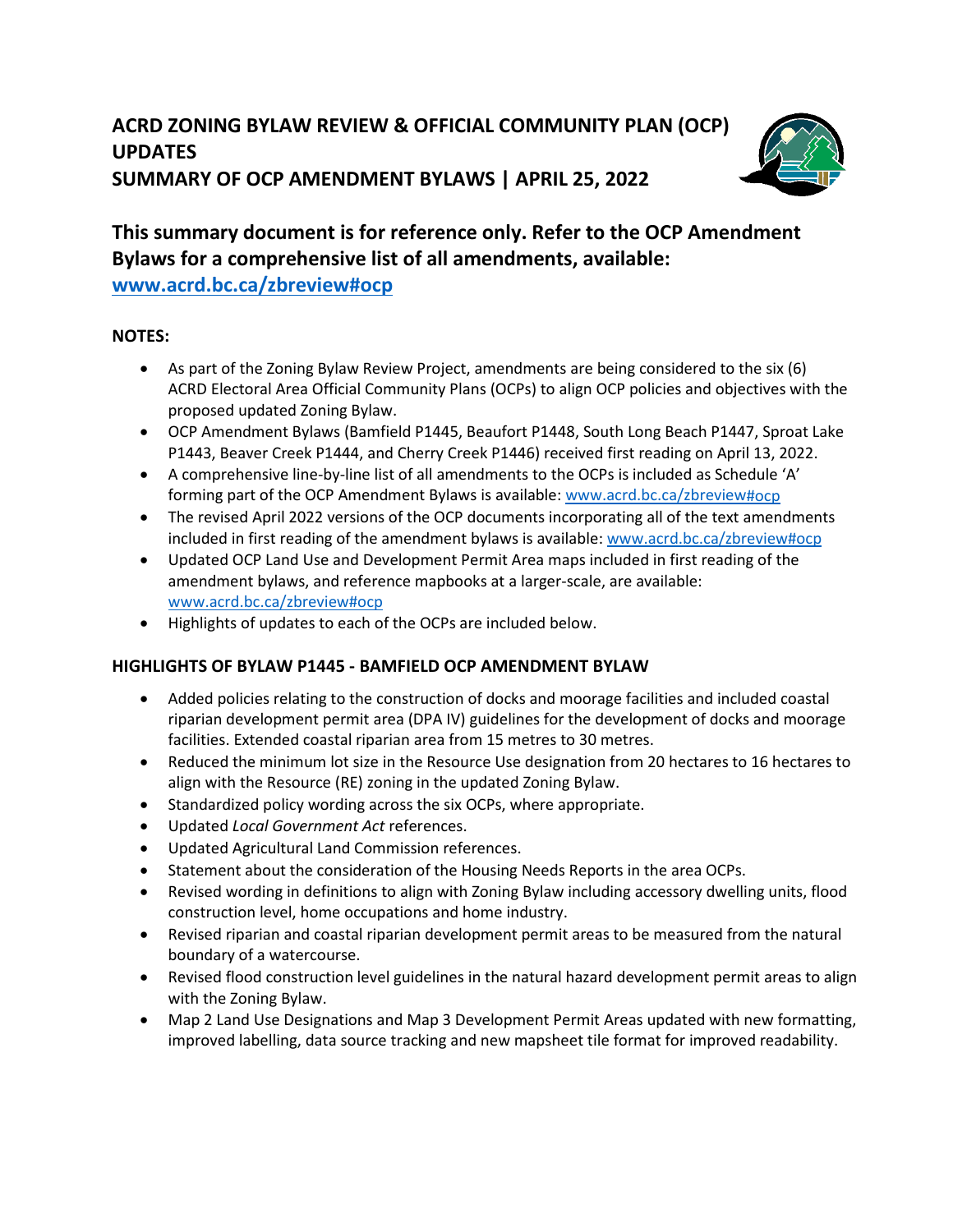### **HIGHLIGHTS OF BYLAW P1448 - BEAUFORT OCP AMENDMENT BYLAW**

- Introduced a new "Small Lot Rural Use" land use designation with a minimum lot size of 0.8 hectare to align with proposed Rural 1 (RU1) zoning on existing small lot acreage lands in the Meshers Road, Paetz Road and Bland Road areas. This was introduced to align with the Zoning Bylaw.
- Reduced minimum lot area from 1 hectare to 0.4 hectare for an Accessory Dwelling Unit in the Rural Use designation.
- Standardized policy wording across the six OCPs, where appropriate.
- Updated Local Government Act references.
- Updated Agricultural Land Commission references.
- Statement about the consideration of the Housing Needs Reports in the area OCPs.
- Revised wording in definitions to align with Zoning Bylaw including flood construction level, home occupations and home industry.
- Revised riparian development permit areas to be measured from the natural boundary of a watercourse.
- Revised flood construction level guidelines in the natural hazard development permit areas to align with the Zoning Bylaw.
- Map 2 Land Use Designations and Map 3 Development Permit Areas updated with new formatting, improved labelling, data source tracking and new mapsheet tile format for improved readability.

#### **HIGHLIGHTS OF BYLAW P1447 - SOUTH LONG BEACH OCP AMENDMENT BYLAW**

- Updated "Rural Residential" land use designation to "Residential Use" and updated "Country Residential" land use designation to "Rural Use" to align wording with other Electoral Area OCPs.
- Increased the permitted maximum floor area of an Accessory Dwelling Unit from 70 square metres to 90 square metres.
- Reduced the minimum lot size required to locate an Accessory Dwelling Unit on a lot from 0.8 hectare to 0.4 hectare.
- Increased the time period for which a Temporary Use Permit may be issued from two years to three years.
- Revised density wording in Residential and Rural land use designations to clarify minimum lot sizes based on water or sewer servicing.
- Updated Barkley Sound Marine Area policies to add policies related to the construction of docks and moorage facilities and included coastal riparian development permit area (DPA III) guidelines for the development of docks and moorage facilities.
- Reduced the minimum lot size in the Resource designation from 20 hectares to 16 hectares to align with the Resource (RE) zoning in the updated Zoning Bylaw.
- Standardized policy wording across the six OCPs, where appropriate.
- Updated *Local Government Act* references.
- Statement about the consideration of the Housing Needs Reports in the area OCPs.
- Revised or removed wording in definitions to align with Zoning Bylaw including high water mark, home based business (home occupations), home industry, riparian management zone and stream.
- Revised freshwater riparian and coastal riparian development permit areas to be measured from the natural boundary of a watercourse.
- Revised flood construction level guidelines in the natural hazard development permit areas to align with the Zoning Bylaw.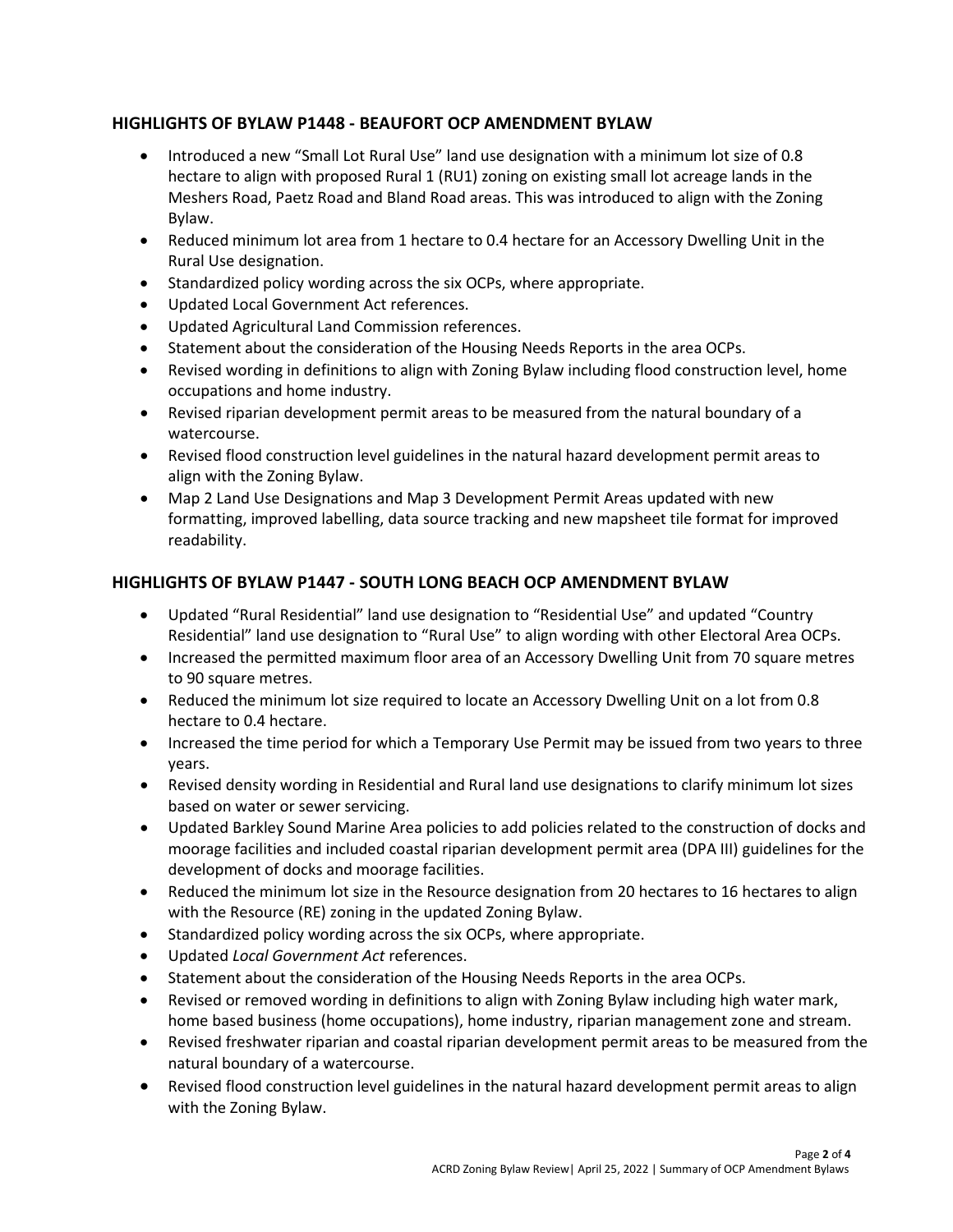• Map 3 Land Use Designations and Map 4 Development Permit Areas updated with new formatting, improved labelling, data source tracking and new mapsheet tile format for improved readability.

#### **HIGHLIGHTS OF BYLAW P1443 - SPROAT LAKE OCP AMENDMENT BYLAW**

- Extended the riparian development permit area boundary (DPA I) into the foreshore by including all land and water within 30 metres of the natural boundary of a major stream (15 metres of a minor stream) measured horizontally in both the upland and foreshore directions. The intent of the amendment is to extend the development permit requirement to the construction of new docks and foreshore improvements.
- Defined Sproat Lake as a "major stream" to extend the riparian development permit area from 15 metres to 30 metres from the natural boundary of the lake.
- Added policies relating to the construction of docks and moorage facilities and included riparian development permit area guidelines for the development of docks and moorage facilities.
- Reduced the minimum lot size in the Resource Use designation from 20 hectares to 16 hectares to align with the RE zoning in the updated Zoning Bylaw.
- Standardized policy wording across the six OCPs, where appropriate.
- Updated *Local Government Act* references.
- Updated Agricultural Land Commission references.
- Statement about the consideration of the Housing Needs Reports in the area OCPs.
- Revised wording in definitions to align with Zoning Bylaw including flood construction level, home occupations, home industry, manufactured home, mobile home and modular home.
- Revised riparian development permit areas to be measured from the natural boundary of a watercourse.
- Revised flood construction level guidelines in the natural hazard development permit areas to align with the Zoning Bylaw.
- Map 2 Land Use Designations and Map 3 Development Permit Areas updated with new formatting, improved labelling, data source tracking and new mapsheet tile format for improved readability.

#### **HIGHLIGHTS OF BYLAW P1444 - BEAVER CREEK OCP AMENDMENT BYLAW**

- Standardized policy wording across the six OCPs, where appropriate.
- Updated *Local Government Act* references.
- Updated Agricultural Land Commission references.
- Statement about the consideration of the Housing Needs Reports in the area OCPs.
- Revised wording in definitions to align with Zoning Bylaw including flood construction level, home occupations, home industry, manufactured home, mobile home and modular home.
- Revised riparian development permit areas to be measured from the natural boundary of a watercourse.
- Revised flood construction level guidelines in the natural hazard development permit areas to align with the Zoning Bylaw.
- Map 2 Land Use Designations and Map 3 Development Permit Areas updated with new formatting, improved labelling, data source tracking and new mapsheet tile format for improved readability.